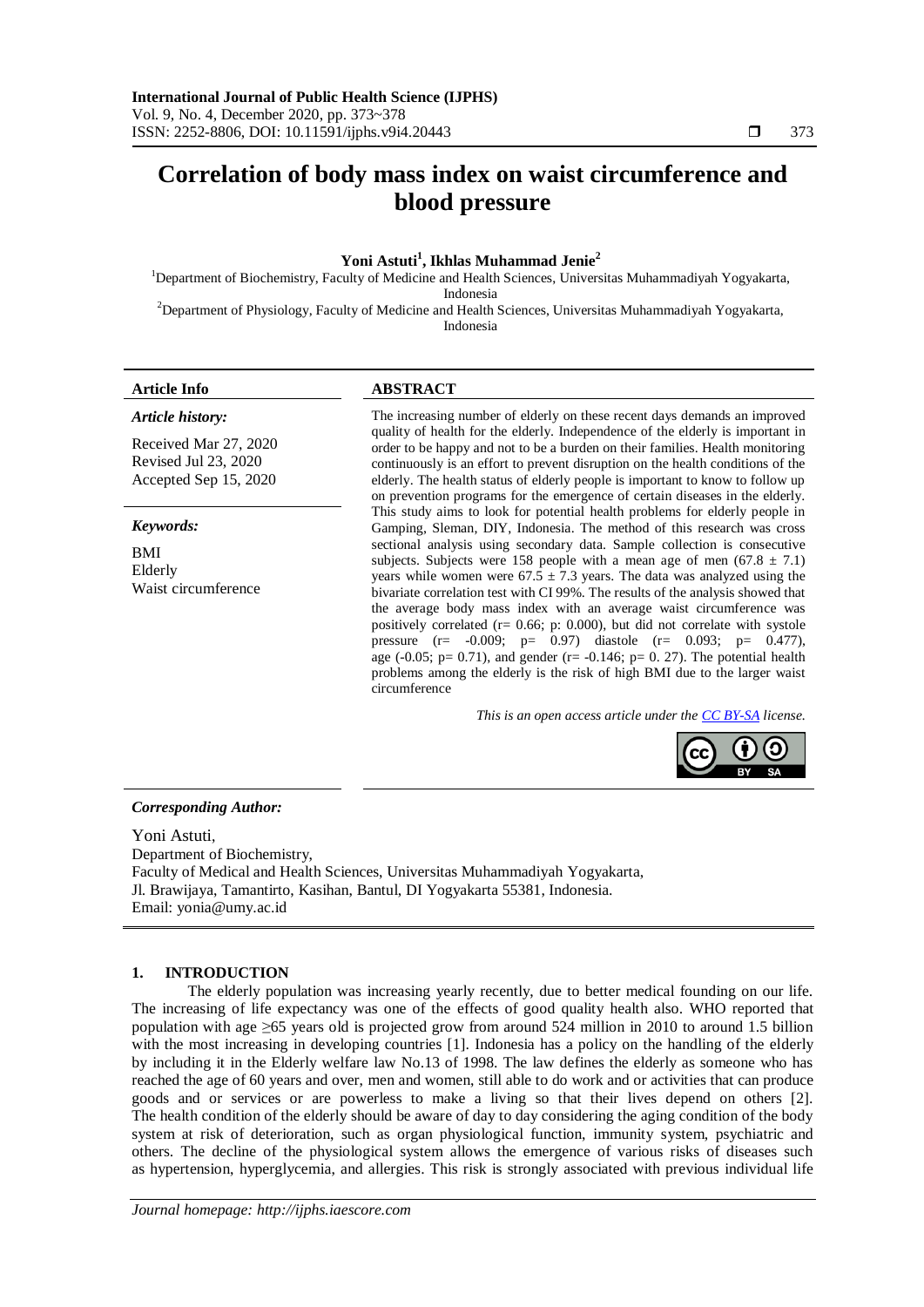habits. person's life habits are much influenced by genetic factors and environmental factors such as local culture that influence eating habits, behavior etc. Daerah Istimewa Yogyakarta (DIY) is a province that has the highest life expectancy in Indonesia, which is around 74.74 while the average in Indonesia is 71.06 years. DIY has a population with ≥51 years of age estimated at 927,115 people [3]. Sleman, one of DIY districts has the highest life expectancy in DIY. Indonesian government's efforts in maintaining the health of the elderly is realized with the program of *Posyandu* (integrated health service post). Elderly *Posyandu* activities carried out so far has been routine. Elderly health examination results so far reported to the higher unit, namely Primary Health care System, as the Elderly *posyadu* "Melati Patukan Ambarketawang Gamping Sleman". However, the progress on the elderly health in the Patukan have not been analyzed so far. Analysis of routine elderly health needed to find out as early as possible the possible risk factors that occur. Considering each area will have the potential risk of different diseases that will require promotion and preventive efforts differently. Therefore, it is important to carry out a routine health examination analysis for the elderly at an average annual rate. These results can be used as a basis for mapping the predicted risks that will occur, so prevention efforts can be prepared. The most health problems in Indonesian elderly were hypertension, arthritis, stroke, chronic obstructive pulmonary disease (COPD), diabetes mellitus, and cancer [4]. Hypertension due the blood pressure level more then 140-159 systole and diastole 90-99 as hypertension stage 1. Meanwhile 160 or more for systole and diastole 100 or more as hypertension stage 2 [5]. This study was conducted to reveal the correlation of body mass index on waist circumference and Blood Pressure

### **2. RESEARCH METHOD**

This research was cross sectional research with data in January to December 2017-2019. Data was collecting from Posyandu Lansia Amabarketawang Gamping Sleman. The number of subject that has complete information was 158 people which were 130 female and 28 male. Data information about age, occupies, education level, Body weight and high, waist circumference, Systole and diastole, was analyzed with correlation analyzing. Data about activity, smoking, low fiber menu and alcohol consume was collecting by interview. This research has approved by ethical committee of Universitas Muhammadiyah Yogyakarta, No.014/EC-EXEM-KEPK FKIK UMY/I/2020.

# **3. RESULTS AND DISCUSSION**

Table 1 shows that most of the subject has a role as housewife due to the gender in this research most were female (130 women). As a Labor was second occupies. Most of them were male (in construction area and farming) some of them were working in anything area. Only ten female were in their own mini shop and two men were as pensions. The education level showed that most of the subject was junior high school (65.5%). They did not have any skill to survive, and only one had a college degree. Some of them had a relative nearby their house. A part of Ambarketawang such as Patukan area is rather the closed area for foreign people. Since 1990 many foreign people were located to Patukan area.

| Table 1. Characteristic of occupies and education levels of subjects |        |             |                    |        |             |
|----------------------------------------------------------------------|--------|-------------|--------------------|--------|-------------|
| Occupies                                                             | Number | Frequencies | Education          | Number | Frequencies |
| House wife                                                           | 75     | 53.40%      | No educated        |        | 3.20%       |
| Labor                                                                | 65     | 34.50%      | Junior High School | 85     | 65.50%      |
| Farming                                                              |        | 3.20%       | Senior High School | 58     | 27.60%      |
| Retail                                                               |        | 3.20%       | Diploma            |        | 1.70%       |
| Pensions                                                             |        | 5.06%       | College            | 3      | 1.70%       |
|                                                                      | 158    |             |                    | 158    |             |

Table 1. Characteristic of occupies and education levels of subjects

Low fiber menu and activity of the subject showed in Table 2. Menu with low fiber were 50 percent consumed by female subject. But at male subject only 37.5%. Most of female (58.7%) had low activity, male with low activity were 37.5%. Most of subject were not smoking. Only one man was did smoking. And none of subject consumed alcohol. Table 2 showed that female elderly has low activity more than 50%, as female elderly in Patukan. Most of them as house wife and live with their big family, so their need is fulfill by their daughter or others. But some of female elderly had routine activity such as sweeping their large yard, washing the clothes,and look after their grandchildren. The Pearson correlation analyze on Table 3 showed that the significant correlation is between Activity and Systole also Diastole. Based on previous research reported that not practicing physical activity had uncontrolled hypertension [6, 7]. Meanwhile the knowledge on the influence of physical activity on the hypertensive heart remains limited [8]. Although in recent research there was not significance difference on the correlation between education level and systole also diastole but education has significance correlation with occupies. This result in line with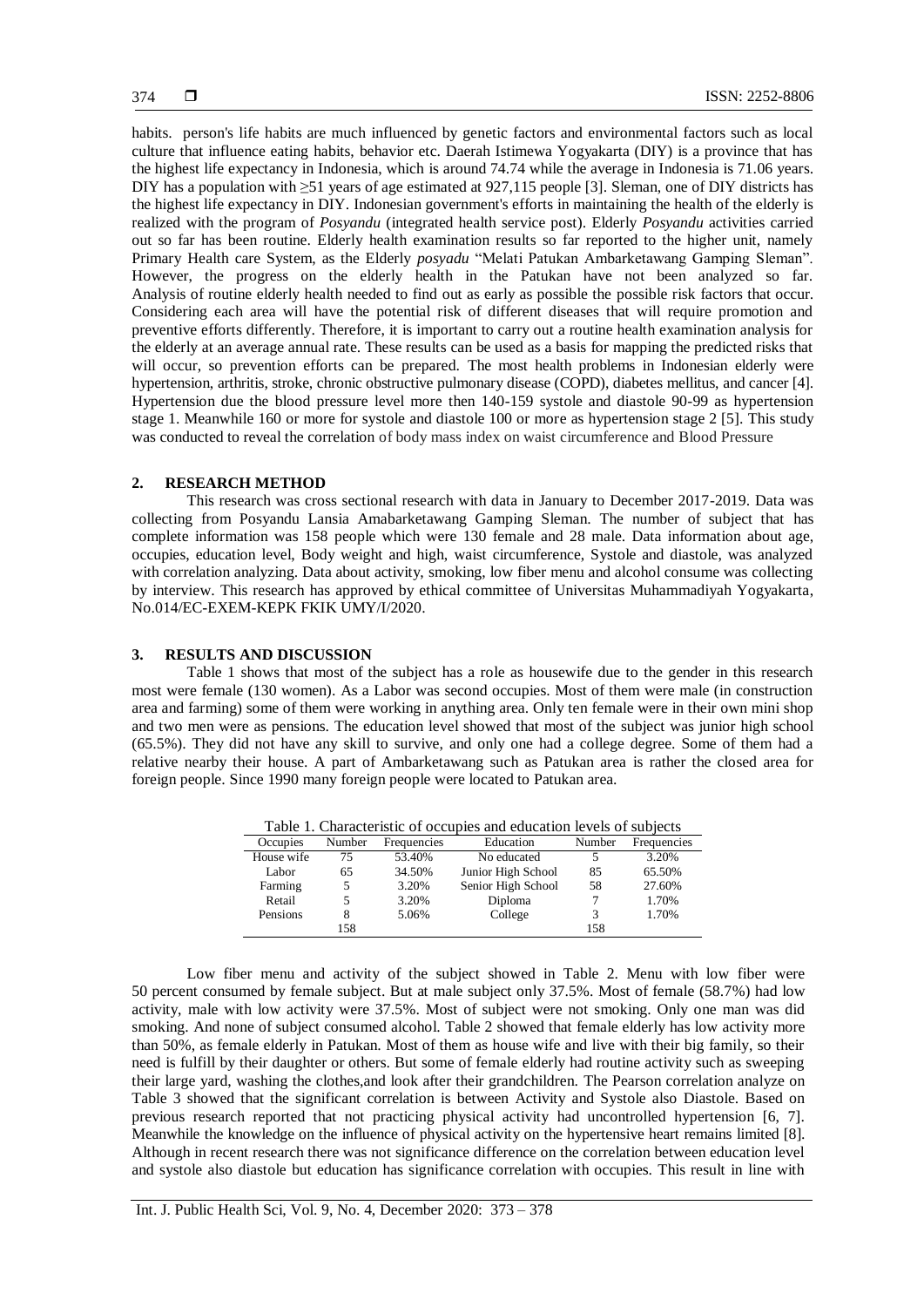Degano, et al., 2017 showed that no significant different between education level and incidence of cardiovascular diseases, BMI and physical activity [9] but not with Kiely et al., 2012 reported that higher education is significant with low systolic blood pressure in Boston elderly [10].

Table 2 shows the low fiber food consumed 50% female and 27.3% on male. Low of fiber has a risk to defecation problem. On this research, female elderly population has 50 % with low fiber menu. There is not significant different between BMI, systole, diastole and fiber food in Elderly but this must be curious due to chronic of defecation as a risk to the cancer colorectal which is elderly as a risk person. Intakes of vegetable fiber, insoluble fiber, soluble fiber and total fiber showed a trend to reduce the risk of colon cancer (p<0.05) [11]. High intake dietary fiber and whole grains was associated with a reduced risk of colorectal cancer [12]. The protective effect of fiber could be due to various mechanisms. (i) In the large intestine, fiber can increase fecal output, pass stool carcinogens, shorten the stool transit time and reduce carcinogen contact with the large intestinal epithelium. (ii) Fiber can bind bile acids, which produce carcinogens. (iii) Fiber can be fermented by intestinal flora into short chain fatty acids. Butyrate is one of the main short chain fatty acids in the human intestine, which has the ability to inhibit carcinogenesis. (iv) Fiber can reduce hyper-insulin by delaying the starch absorption. Dietary fibers have a beneficial impact on main pathophysiological pathways involved in cardiovascular risk i.e., insulin resistance, renin-angiotensin, and sympathetic nervous systems [13]. As reported, fruit consumption before eating high glycemic carbohydrate reduced blood glucose levels and waist circumference in healthy adults [14]. The obese female worker tends have a significantly lower dietary fiber [15].

Table 2. Quality of activities and low fiber menu

|                 |         | Female | Male    |        |  |
|-----------------|---------|--------|---------|--------|--|
|                 | Yes     | No     | Yes     | No     |  |
| Smoking         | $0.0\%$ | 100.0% | 9.0%    | 91.0%  |  |
| Low activity    | 58.7%   | 41.3%  | 27.3 %  | 72.3%  |  |
| Low fiber menu  | 50.0%   | 50.0 % | 27.3 %  | 72.3 % |  |
| Alcohol consume | $0.0\%$ | 100.0% | $0.0\%$ | 100.0% |  |

Table 3. Characteristic performance of research subjects

|                          | Male $(n=28)$    | Female $(n=130)$ | T test (Male-Female) |
|--------------------------|------------------|------------------|----------------------|
| $S$ ystole (mm $Hg$ )    | $145.8 \pm 11.9$ | $139.3 \pm 5.1$  | 0.231                |
| Diastole (mmHg)          | $83.2 + 6.7$     | $81.5 + 7.9$     | 0.602                |
| Body weight (Kg)         | $60.1 \pm 8.6$   | $53.6 \pm 12.4$  | 0.105                |
| Height $(Cm)$            | $160.2 + 2.9$    | $147.3 \pm 5.9$  | 0.000                |
| $BMI_Kg/Cm^2$            | $14.5 + 7.8$     | $24.2 + 5.6$     | 0.395                |
| Circumference waist (Cm) | $92.4 + 1.3$     | $89.5 \pm 3.2$   | 0.274                |
| Age(years, month)        | $67.8 \pm 7.1$   | $67.5 \pm 7.3$   | 0.166                |

Meanwhile in Table 3 shows that the systole and diastole showed high since the elderly condition, the average trends to hypertension stage 1. Arterial hypertension especially systole hypertension is increasing steadily worldwide, mainly as result of aging of the population and is going one third of world's population on 2025 [16, 17]. Systole hypertension and pulse pressure are better indicator of cardiovascular disease for elderly [16], such as heart failure, stroke, myocardial infarction, and death [17]. In elderly, decreasing of diastole blood pressure determine of height arterial stiffness therefore showing in arterial aging but a little in peripheral resistance. In this case low diastole blood pressure correlated with increasing of systole blood pressure or pulse pressure values and increased cardiovascular diseases [18].

The management of systole hypertension on elderly to lowering hypertension, in example non pharmacologic treatment as lifestyle modification, such as increase physic activity to loss of weight especially for overweight or obese person, consume health diet including decrease in sodium intake along and increase potassium intake (exclude contraindicated), moderation in alcohol intake also stop for all tobacco product [19]. The second part is pharmacologic treatment, which is antihypertensive drug should be start at the minimum dose and gradually be raise depending on the blood pressure response up to the maximum tolerated dose. But if the response is inadequate after reaching maximum dose, then a second drug from another group should be added. Unfortunately, the international guidelines for recommendations about treatment of hypertension in older adults much less clear with large inconsistencies across different guidelines rather than in middle-aged adults [20].

In this study the average of systole on male higher than female. Also diastole little bit higher than female. But BMI in male lower than female. The waist circumference in man higher than female. Overweight and obesity are related to cardio-metabolic risk factors such as high blood pressure, high blood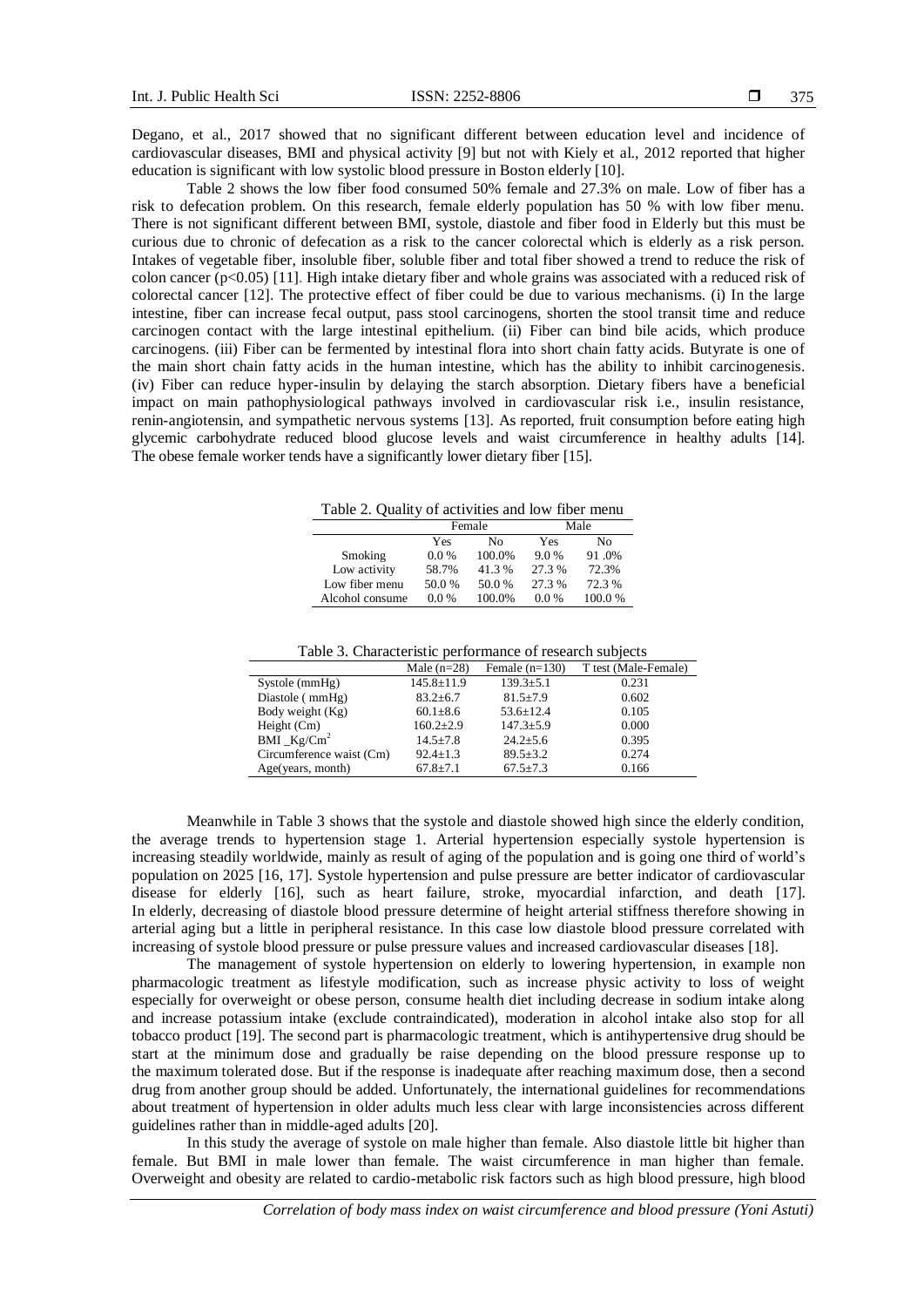glucose level and dyslipidemia [21]. Visceral adiposity index correlated with the concentration of blood pressure, total ccholesterol, uric acid, and glucose values. Visceral adiposity index is able as an indicator in screening for hyperglycemia, dyslipidemia, hyperuricemia, and hypertension also associated cardiovascular risk factors [21].

Table 4 showed the result of correlation analyzing using Pearson correlation between all variables and significantly at 0.01. Correlation between sex and systole, diastole, age, BMI and waist circumference (WC) had negative mark due to man higher than women but t test showed there was not significant difference between male and female as shown in Table 4. The significant difference was between BMI and waist circumference but BMI and another variable such as systole, diastole, age, and sex there were not significant. Meanwhile BMI, WC, and a combination of BMI and WC were independently associated with the subsequent development of hypertension in elderly Chinese population [22].

|            |                   | Systole   | Diastole  | Age        | BMI       | Waist circ. |
|------------|-------------------|-----------|-----------|------------|-----------|-------------|
| <b>Sex</b> | Pearson corr.     | $-0.1598$ | $-0.0699$ | $-0.18432$ | $-0.1459$ | $-0.1138$   |
|            | $Sig. (2-tailed)$ | 0.2307    | 0.6019    | 0.166025   | 0.2743    | 0.3948      |
| Systole    | Pearson corr.     |           | 0.576     | 0.169359   | $-0.0089$ | $-0.0089$   |
|            | $Sig. (2-tailed)$ | ٠         | $0.00**$  | 0.2037     | 0.9471    | 0.5642      |
| Diastole   | Pearson corr.     |           |           | 0.0038     | 0.0931    | 0.0107      |
|            | $Sig. (2-tailed)$ | ٠         |           | 0.9772     | 0.4868    | 0.9366      |
| Age        | Pearson corr.     | ٠         |           | ۰          | $-0.0469$ | 0.0018      |
|            | $Sig. (2-tailed)$ | ٠         |           |            | 0.7263    | 0.9890      |
| <b>BMI</b> | Pearson corr.     | ٠         |           | ۰          |           | 0.6583      |
|            | $Sig. (2-tailed)$ | ٠         |           | ۰          | ۰         | $0.00**$    |

Table 4. Pearson correlation between sex, systole, diastole, age, BMI and waist circumference

\*\*risk Correlation is significant at the 0.01 level (2-tailed).

This research found that the elderly in Ambarketawang Gamping Sleman had health problem due to waist circumference and BMI. The average of waist Circumference in male and female were 92.4±1.3 and 89.5 $\pm$ 3.2 due to the average of their height were 160.2 $\pm$ 2.9 and 147.3 $\pm$ 5.9 each in male and female respectively. These showed that elderly in Ambarketawang Gamping tend to central obesity due the proportional of their body. Though the measuring of fat distribution is necessary to record. Indicators of body fat distribution are associated with cardiovascular disease (CVD) risk factors in the elderly. In old age, the waist and adominal sagital diameter (ASD) are the anthropometric indicators of fat distribution most related to CVD risk factors [5, 23]. Obesity is usually considered a tendency for atherosclerosis cardiovascular disease (ASCVD) but mild obesity or overweight can protect some elderly populations [24, 25]. Waist obesity defined by waist circumference (WC) or waist to height ratio (WHtR), have higher accuracy to reflect the visceralfat and it has been shown to be more strongly associated with CVDs and overall mortality than BMI. Mainly, a WHtR value more than 0.53 wasstrongly associated with prevalent ASCVD and its risk factors with a higher value for odds ratio than WC and BMI in these elderly Chinese. Meanwhile Visscher reported that measuring waist circumference in never-smokers detect more people who have a higher mortality risk than measuring BMI [26]. Measuring waist circumference may have more potential to detect overweight among elderly men than measuring BMI. Women and man elderly in Padang Indonesia had high dyslipidemia prevalence so that the measuring routinely of blood lipid and anthropometry was necesesary to carry out due to the level of triglyceride (>50%), ratio of total cholesterol and HDL also central obesity (46%), had a positive correlation with increasing of cardiovascular diseases 2 [2]. Meanwhile the trend of increasing risk on mortality of Indonesian women with large waist circumference was higher [27]. Wang et al., 2019 also reported that waist circumference is associated with blood pressure China adult population during 1995-2015 [28] also amongst Korean adult with age between 20-80 years old showed that WC is the best predictor of hypertension incidence when evaluate WC, BMI, age, and gender risk factors [29]. WC is a more reliable predictor of Hhypertension than BMI or Body Fat percentage among elderly in Taiwan [30].

# **4. CONCLUSION**

Elderly in Ambarketawang had a health risk on the obesity due to high body weight and waist ciscumference but not with blood pressure. Therefore the programme to reduce body weight and to increase the activity necessary to be arranged according to the circumstances and habits of elderly in Ambarketawang.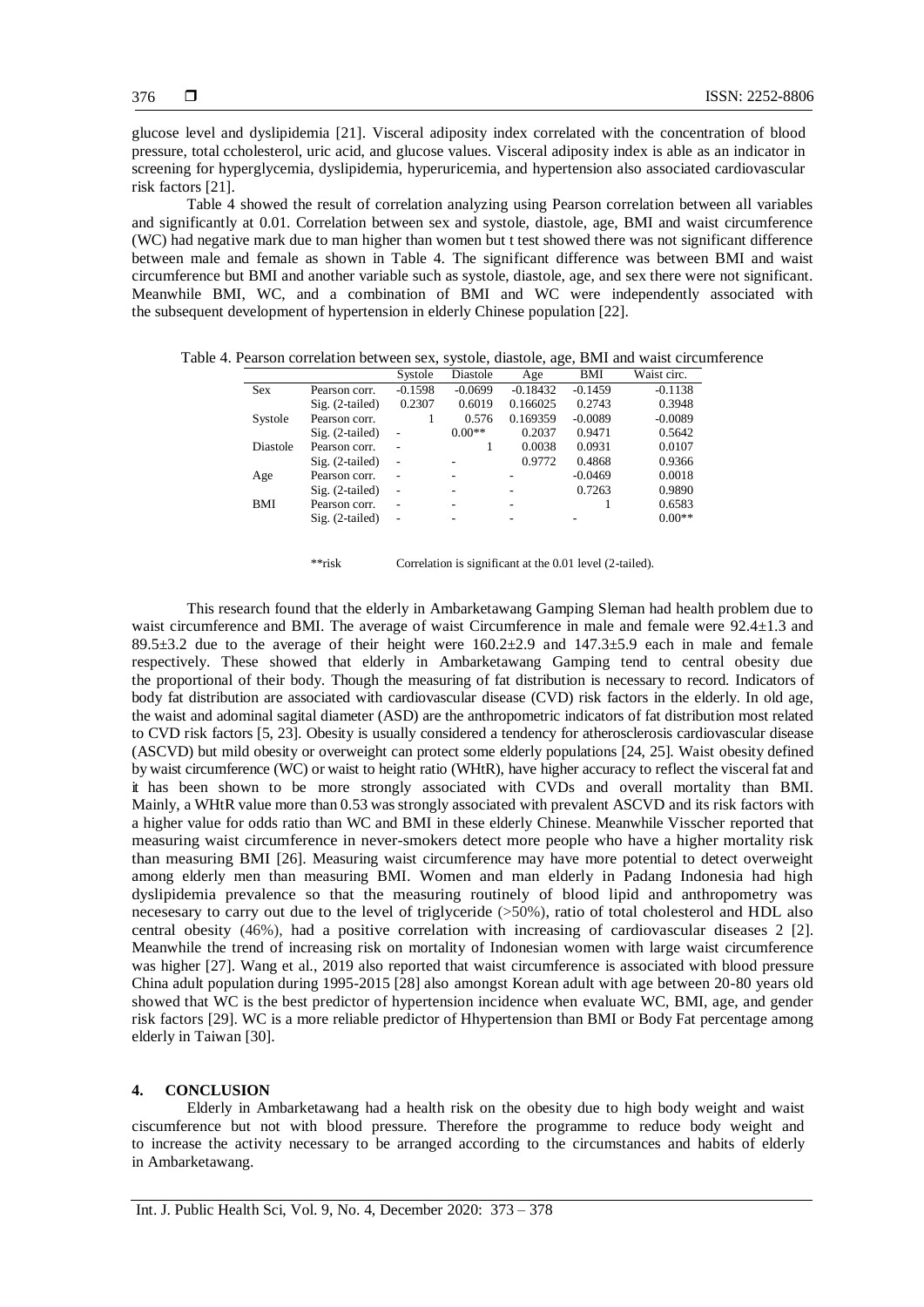#### **REFERENCES**

- [1] WHO, World report on Ageing and Health, 2015. [Online], Available https://apps.who.int/iris/bitstream/handle/10665/186463/9789240694811\_eng.pdf;jsessionid=3F19AA8E495C84E B415EFDE63F70867E?sequence
- [2] Data and Information Center: Elderly. Elderly analyze and situation. Ministry of Health of The Republic Indonesia. Jakarta, pp. 1-8, 2014.
- [3] Statistics Center Bureau. Life Expectancy at Birth Based on Province year 2010-2017. 2019. [Online]. Available: <https://www.bps.go.id/dynamictable/2018/04/16/1298/angka-harapan-hidup-saat-lahir-menurut-provinsi-2010-2017.html>
- [4] Data and Information Center: Elderly Infodatin Hipertensi. Hipertensi. Kementrian Kesehatan Republik Indonesia. Jakarta, pp. 1-8, 2014.
- [5] Turcato E, Bosello O, Di Francesco V, Harris TB, Zoico E, Bissoli L, Fracassi E., and Zamboni M., "Waist circumference and waist sagittal diameter as surrogates of body fat distribution in the elderly: their relation with cardiovascular risk factors," *International Journal of Obesity*, vol. 24, no. 8, pp. 1005-1010, 2000.
- [6] Hegde SM and Solomon SD., "Influence of Physical Activity on Hypertension and Cardiac Structure and Function," *Current Hypertension Reports Journal*, vol. 17, no, 10, p. 77, October 2015.
- [7] Diaz KM., Shimbo D., "Physical Activity and the Prevention of Hypertension," *Current Hypertension Reports Journal*, vol. 15, no. 6, pp. 659-668, 2013.
- [8] Song Y., Liu M., Yang FG, Cui LH, Lu XY., Chen C., "Dietary Fiber and the Risk of Colorectal Cancer: a Case Control Study," *Asian Pacific Journal Cancer Prevention*, vol. 16, no. 9, pp. 3747-3752, 2015.
- [9] Dégano IR, Marrugat J., et al., "The association between education and cardiovascular disease incidence is mediated by hypertension, diabetes, and body mass index," *Scientific Reports*, vol. 7, no.1, pp. 12370, 2017.
- [10] Kielya DK, Alden L., Grossa AL, Kima DH and Lewis A., Lipsitza A., "The association of educational attainment and SBP among older community-living adults: the Maintenance of Balance, Independent Living, Intellect and Zest in the Elderly (MOBILIZE) Boston Study," *Journal of Hypertension*, vol. 30, no. 8, pp. 1518-1525, August, 2012.
- [11] Aune D, Chan DSM , Lau Rosa, Viera R, Wood DCG, Kampman E, Norat T., "Dietery Fibre, whole grains, and Risk of Colorectal Cancer: Review, and dose Response meta-analysis of prospective studies," *BMJ*, vol. 343, pp. 1-20, 2011. https://doi.org/10.1136/bmj.d6617.
- [12] Bozzetto L, Costabile G, Della Pepa G, Ciciola P, Vetrani C, Vitale M, Rivellese AA and Annuzz G., "Dietary Fibre as a Unifying Remedy for the Whole Spectrum of Obesity-Associated Cardiovascular Risk," *Nutrients,* vol. 10, no. 7, pp. 943, 2018. doi:10.3390/nu10070943
- [13] Nagoro DS, Tamtomo DG, Indarto D., "A randomized control trial related to meal order of fruit, vegetable and high glycaemic carbohydrate in healthy adults and its effects on blood glucose levels and waist circumference," *Bali Medical Journal*, vol. 8, no. 1, pp. 247-254, 2019.
- [14] Hadrévi J., Søgaard K., and Christensen JR., "Dietary Fiber Intake among Normal-Weight and Overweight Female Health Care Workers: An Exploratory Nested Case-Control Study within FINALE-Health," *Hindawi Journal of Nutrition and Metabolism*, vol. 2017, pp. 1-7, 2017. https://doi.org/10.1155/2017/1096015
- [15] Alsairafi M., Alshamali K., Al-rashed A., "Effect of Physical Activity on Controlling Blood Pressure among Hypertensive Patients from Mishref Area of Kuwai," *European Journal of General Medicine*, vol. 7, no. 4, pp. 377-384, 2010.
- [16] Benetos A., Petrovic M., Strandberg T., "Hypertension Management in Older and Frail Older Patients," *Circulation Research*, vol. 124, no. 7, pp. 1045-1060, 2019[. https://doi.org/10.1161/CIRCRESAHA.118.313236](https://doi.org/10.1161/CIRCRESAHA.118.313236)
- [17] Oliveros E., Patel, H., Kyung S., Fugar S., Goldberg A., Madan N., Williams KA., "Hypertension in older adults: Assessment, management, and challenges," *Clinical Cardiology*, vol. 43, pp. 99-107, 2020. <https://doi.org/10.1002/clc.23303>
- [18] Currie G., Delles C., "Blood pressure targets in the elderly," *Journal of Hypertension*, vol. 36, no. 2, pp. 234-236, 2018.
- [19] Davis LL, "Hypertension: How Low to Go When Treating Older Adults," *The Journal for Nurse Practitioners-JNP*, vol. 15, no. 1, pp. 1-6, 2019.
- [20] Anker D., Santos-Eggimann B., Santschi V., Del Giovane C., Wolfson C., Streit S., Rodondi N., and Chiolero A., "Screening and treatment of hypertension in older adults: less is more?," *Public Health Reviews*, vol. 39, no. 26, pp. 1-16, 2018[. https://doi.org/10.1186/s40985-018-0101-z](https://doi.org/10.1186/s40985-018-0101-z)
- [21] Czeczelewskia M., Czeczelewskib J., Czeczelewskac E., Galczak-Kondraciukb A., "Association of body composition indexes with cardio-metabolic risk factors," *Obesity Medicine*, vol. 17, pp. 1-5, 2020. <https://doi.org/10.1016/j.obmed.2019.100171>
- [22] Momin M., Fan F., Li J., Jia J., Zhang L., Zhang Y., Huo Y, "Joint Effects of Body Mass Index and Waist Circumference on the Incidence of Hypertension in a Community-Based Chinese Population," *Obes Facts.,* vol.13, no. 2, pp. 245-255, 2020.
- [23] Seidell JC., and Visscher TLS., "Body weight and weight change and their health implications for the elderly," *European Journal of Clinical Nutrition*, vol. 54, no. Suppl. 3, pp. S33-S39, 2000. https://doi.org/10.1038/sj.ejcn.1601023